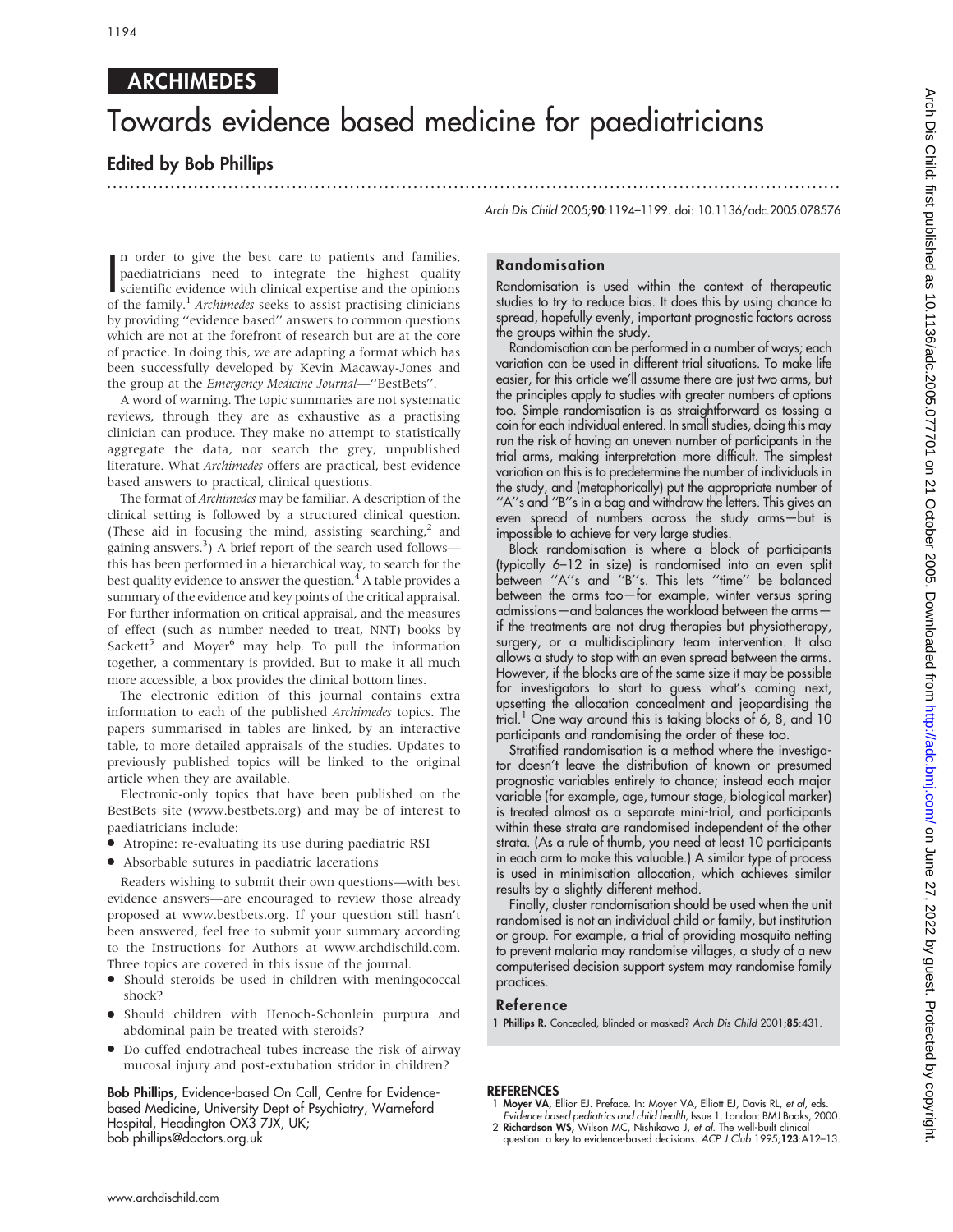- 3 Bergus GR, Randall CS, Sinift SD, et al. Does the structure of clinical questions affect the outcome of curbside consultations with specialty colleagues? Arch Fam Med 2000;9:541–7.
- 4 http://cebm.jr2.ox.ac.uk/docs/levels.htm (accessed July 2002).
- 5 Sackett DL, Starus S, Richardson WS, et al. Evidence-based medicine. How to practice and teach EBM. San Diego: Harcourt-Brace, 2000. 6 Moyer VA, Elliott EJ, Davis RL, et al, eds. Evidence based pediatrics and child
- health, Issue 1. London: BMJ Books, 2000.



Additional information on each of the topics is available on the ADC website (www.archdischild. com/supplemental)

# Should steroids be used in children with meningococcal shock?

Report by

R G Branco, R R Russell, Addenbrooke's Hospital, Hills Road, Cambridge CB2 2QQ, UK; brancori@terra.com.br doi: 10.1136/adc.2005.077701

 $\sum_{\text{unit with a history of fever, non-blanching petechial } }$  and the state of tever, non-blanching petechial and the state of tevers of tevers and grunting; capillary refill is noor. After screening for sensis, antibiotics are started unit with a history of fever, non-blanching petechial rash, decreased conscious level, and grunting; capillary refill is poor. After screening for sepsis, antibiotics are started. He is intubated, receives fluid resuscitation (total of 100 ml/ kg), and a central catheter is placed, showing a central venous pressure of 12 mm Hg. Despite dopamine infusion the attending physician is unable to stabilise his blood pressure, and he requires noradrenaline infusion to achieve and maintain his haemodynamic state.

#### Structured clinical question

In a child with meningococcal shock [patient group] does steroid replacement therapy [intervention] decrease mortality [outcome]?

### Search strategy and outcome

Secondary (Cochrane library, 2004) and primary (Medline, Embase, Scielo) sources were included in the search. MeSH terms were used in Medline and Embase.

Search strategies: ''meningococcal'' AND ''steroid replacement"; "meningococcal" AND "steroids" (limited to "all children'' from 1984 to 2004); ''shock, septic'' AND ''steroids'' (limited to ''randomised controlled trials'' from 1992 to 2004).

Search outcome: 68 hits (3; 52; 13; each search respectively), of which 6 (0; 3; 3) studies were directly relevant to the question. See tables 1 and 2.

#### **Commentary**

The use of steroids in septic shock has been discussed for decades. The use of high dose steroids (30 mg/kg of methylprednisolone or equivalent) for a short period has been proven not to improve outcome.<sup>1</sup> However, the use of low doses (200–300 mg of hydrocortisone in adults; around 2–5 mg/kg/day in children) for longer periods (replacement therapy) has shown very promising results in adults. $2-4$ Table 1 summarises the main randomised controlled trials testing the use of steroids in low dose for septic shock. Although there is a discrepancy in the populations (and on the criteria for adrenal insufficiency), replacement therapy with steroids showed either significant reduction in the duration of inotrope requirement and 28 day mortality, or a tendency towards improvement. Although no studies have evaluated the use of steroids in paediatric septic shock, expert opinion (for example, the Society of Critical Care Medicine clinical practice parameters<sup>8</sup>) recommends the use of hydrocortisone in children with septic shock requiring catecholamines for blood pressure support and adrenal insufficiency, as evidenced by total cortisol lower than 18 mg/dl.

Meningococcal septic shock presents with an early, massive inflammatory response. Although absolute adrenal failure due to adrenal haemorrhage is rare, partial adrenal insufficiency has been described in these children even in the absence of adrenal haemorrhage.5–7 Table 2 summarises the main studies that have evaluated adrenal function in children with meningococcal disease. The incidence of adrenal insufficiency varied from 10.3% to 16.9% in children with

| <b>Citation</b>              | Study group                                                                                                                                                                                                                          | Study type                                                                                                                              | <b>Outcome</b>                                           | Key results                                                                                                                                                                                                                                                                                                                                                                          | <b>Comments</b>                                                                                                                                                                                                                                     |
|------------------------------|--------------------------------------------------------------------------------------------------------------------------------------------------------------------------------------------------------------------------------------|-----------------------------------------------------------------------------------------------------------------------------------------|----------------------------------------------------------|--------------------------------------------------------------------------------------------------------------------------------------------------------------------------------------------------------------------------------------------------------------------------------------------------------------------------------------------------------------------------------------|-----------------------------------------------------------------------------------------------------------------------------------------------------------------------------------------------------------------------------------------------------|
| Annane et al<br>$(2002)^2$   | 300 adults with<br>dopamine resistant<br>septic shock divided<br>according to the increase<br>in cortisol in response to<br>short corticotropin test<br>(250 µg) as responders<br>$(>9 \mu g/d)$ or non-<br>responders $(<$ 9 µg/dl) | Randomised controlled<br>trial (hydrocortisone<br>$200 \text{ mg/day} +$<br>fludrocortisone<br>$50 \mu g/day$ v<br>placebo, for 7 days) | 28 day<br>survival<br>Time to<br>vasopressor<br>withdraw | 28 day mortality of (steroids v<br>placebo) 60/114 v 73/115 in<br>the non-responders and 22/36 v<br>18/34 for responders-adjusted<br>Odds ratios of 0.54 (0.31-0.97)<br>and 0.97(0.32-2.97), respectively<br>Time to withdraw vasopressor was<br>(steroids v placebo) 7 v 10 days<br>in non-responders (HR of 1.91<br>$(1.29 - 2.84)$ and 9 v 7 days in<br>responders ( $p = 0.49$ ) | Very specific population<br>Large confidence intervals, upper<br>limit close to 1<br>Do not report incidence of<br>hyperglycaemia associated with<br>steroids<br>Number of patients needed to<br>treat to save 1 additional life is 7<br>$(4 - 49)$ |
| Bollaert et al<br>$(1998)^4$ | 41 adults with septic<br>shock requiring<br>catecholamine for<br>more than 48 hours<br>Response to corticotrophin<br>stimulation test<br>(increase $>6 \mu$ g/dl)                                                                    | Randomised controlled<br>trial (300 mg/day<br>hydrocortisone v<br>placebo, for $>5$ days)                                               | 7 day<br>reversal of<br>shock<br>28 day<br>mortality     | 7 day reversal of shock<br>$(15/22 \times 4/19, p=0.007)$<br>Mortality (7/22 v 12/19,<br>$p = 0.45$ ) Similar improve<br>(7 d, 28 m) in responder<br>and non-responder                                                                                                                                                                                                               | Discontinued early because<br>primary end point was achieved<br>Late inclusion of patients<br>Large confidence intervals (7 day<br>reversal of shock 17 to 77%)<br>Other clinical interventions were<br>not described                               |
| Yildiz et al<br>$(2002)^3$   | 40 adults with sepsis                                                                                                                                                                                                                | Randomised controlled<br>trial (prednisolone<br>$(7.5 \text{ mg/day}, \text{for})$<br>$10 \text{ days}$                                 | 28 day<br>mortality                                      | 8/20 steroid and 12/20<br>placebo $(p = 0.34)$<br>Higher difference in APACHE<br>$II > 20$ (not calculated)                                                                                                                                                                                                                                                                          | Only 9 (22%) shocked<br>Small sample<br>No power calculation<br>Trend for improve in survival,<br>specially in the more severe group                                                                                                                |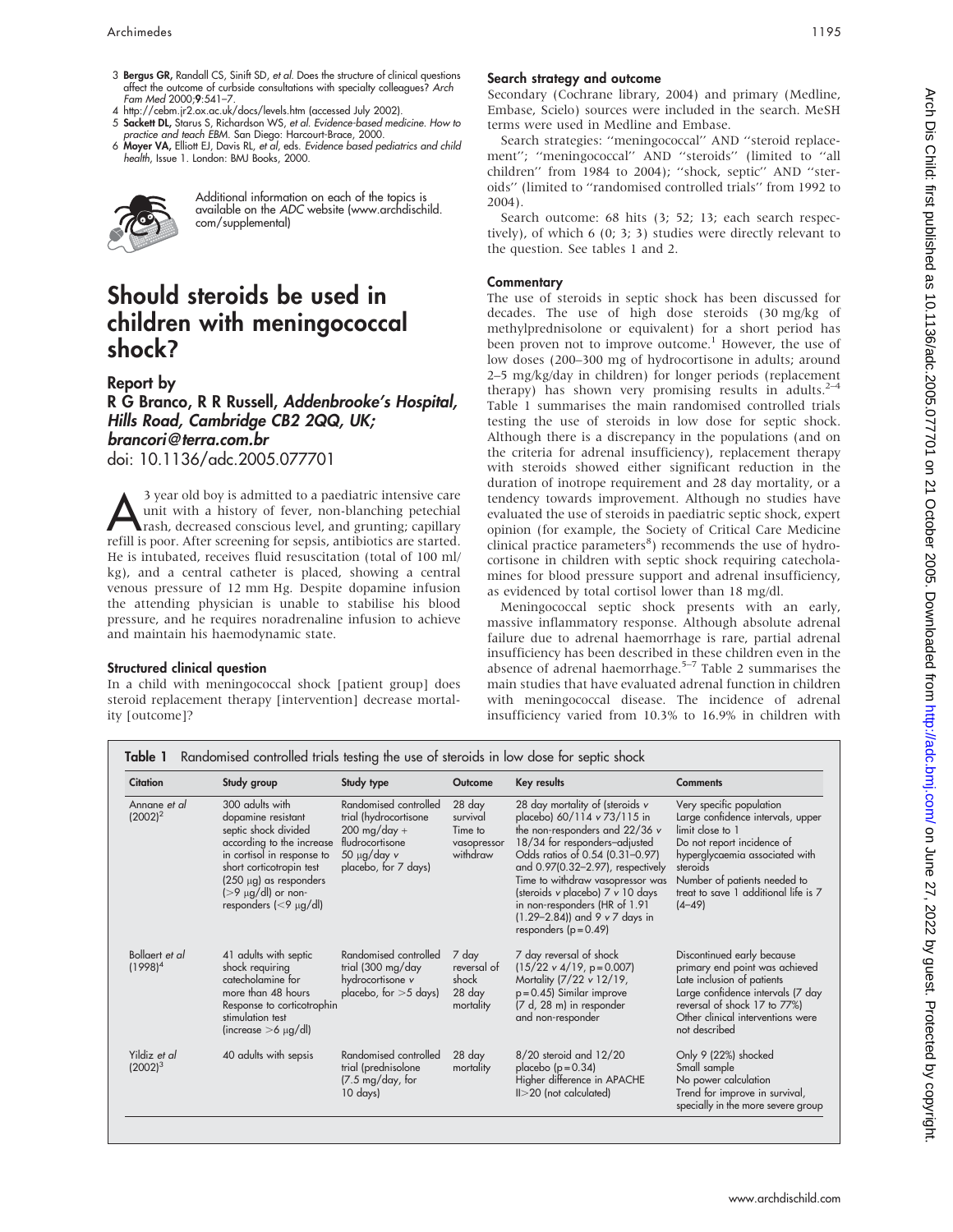| <b>Citation</b>               | Study group                                                                                                                                                                                           | Study type                  | Outcome                                                                                                                                                                                       | Key result                                                                                                                                               | <b>Comments</b>                                                                                                                                                                                                                 |
|-------------------------------|-------------------------------------------------------------------------------------------------------------------------------------------------------------------------------------------------------|-----------------------------|-----------------------------------------------------------------------------------------------------------------------------------------------------------------------------------------------|----------------------------------------------------------------------------------------------------------------------------------------------------------|---------------------------------------------------------------------------------------------------------------------------------------------------------------------------------------------------------------------------------|
| Bone et al<br>$(2002)^5$      | 65 children with<br>meningococcal disease<br>Divided according to the<br>intensive management<br>required: $I = mild$ ,<br>$II = moderate$ , $III = extensive$                                        | Prospective<br>cohort study | Admission, 8 am and<br>post-low dose Synachthen<br>test (LDST) cortisol levels<br>AI defined as (a) cortisol<br>lower than 140 nmol/l;<br>(b)LDST cortisol lower<br>than $500 \text{ nmol/l}$ | AI = $16.9\%$ (11/<br>65) $(a=8, b=6)$<br>8am cortisol<br>$\lll$ (p $<$ 0.05)<br>$\  > \ $ (p = 0.07)<br>LDST cortisol<br>$I = II$<br>$\ >\ $ (p < 0.05) | Lost 21 (24%) patients on enrolment<br>13 (35%) did not have LDST<br>Doesn't specify previous use steroids                                                                                                                      |
| De Kleijn et al<br>$(2002)^6$ | 62 children with<br>meningococcal sepsis<br>Divided as:<br>$I =$ sepsis $(12)$<br>$II =$ shocked survivor (38)<br>$III =$ shocked non-survivor<br>(12)                                                | Prospective<br>cohort study | Admission cortisol and<br>adrenocorticotrophic<br>hormone (ACTH) levels<br>Al defined as cortisol<br>$<$ 138 nmol/l, partial Al<br>defined as cortisol from<br>138 to 497 nmol/l              | None had AI<br>had partial AI<br>Cortisol (nmol/l):<br>I(1158)<br>$(997)$ > III (654)                                                                    | Didn't test response to corticotrophin<br>7 (11,3%) children 12 children were non-shocked<br>Incidence of partial AI was 14%(7)<br>among shocked                                                                                |
| Riordan et al<br>$(1999)^{7}$ | 96 children with<br>meningococcal disease<br>Divided as meningococcal<br>sepsis $(MS = 43)$ ;<br>meningococcal meningitis +<br>septicaemia $(MM+MS = 46)$ ;<br>meningococcal meningitis<br>$(MM = 7)$ | Prospective<br>cohort study | Admission cortisol and<br>mortality                                                                                                                                                           | Cortisol (nmol/l):<br>MM 970<br>MM+MS 1268<br>MS 1183<br>Survivors $>$ non-<br>survivors                                                                 | Sepsis definition is not described. Do<br>not specify previous steroid treatment<br>Small group hypotensive (29), with<br>10.3%incidence of partial AI<br>10 referral had samples later, lower<br>cortisol and higher mortality |

shock. Of note, children with very severe disease had lower cortisol levels than children with a moderate presentation.<sup>5–7</sup> Moreover, after a low dose Synacthen test, cortisol levels did not increase as much in the more severely affected children as they did in children with mild disease.<sup>5</sup> These data support the hypothesis that children with meningococcal shock, particularly the more severely affected, can present with reduced adrenal response.

In summary, children with meningococcal shock have increased incidence of abnormal adrenal response, and extrapolation of data from adult septic shock and expert opinion supports the use of hydrocortisone replacement therapy in children with meningococcal shock dependent on catecholamines.

#### CLINICAL BOTTOM LINE

- Adrenal insufficiency is frequent in adults with septic shock, and there is good evidence to support steroid replacement therapy in this group. (Grade A)
- There is no direct evidence regarding the use of steroid replacement therapy in children with meningococcal shock.
- There is evidence of suppressed adrenal response (adrenal insufficiency) in children with meningococcal shock. (Grade B)
- Steroid replacement is a rational therapy that is likely to be of benefit in children with meningococcal shock. (Grade B)

#### **REFERENCES**

- 1 Bone RC, Fisher CJ Jr, Clemmer TP, et al. A controlled clinical trial of high-dose methylprednisolone in the treatment of severe sepsis and septic shock. N Engl J Med<sup>'</sup>1987:317:653-8.
- 2 Annane D, Sebille V, Charpentier C, et al. Effect of treatment with low doses of hydrocortisone and fludrocortisone on mortality in patients with septic shock. JAMA 2002;288:862–71.
- 3 Yildiz O, Doganay M, Aygen B, et al. Physiological-dose steroid therapy in sepsis. Crit Care 2002;6:251–9.
- 4 Bollaert PE, Charpentier C, Levy B, et al. Reversal of late septic shock with supraphysiologic doses of hydrocortisone. Crit Care Med 1998;26:645-50.
- 5 Bone M, Diver M, Selby A, et al. Assessment of adrenal function in the initial phase of meningococcal disease. Pediatrics 2002;110:563–9.
- 6 De Kleijn ED, Joosten KF, Van Rijn B, et al. Low serum cortisol in combination with high adrenocorticotrophic hormone concentrations are associated with poor outcome in children with severe meningococcal disease. *Pediatr Infect Dis*<br>J 2002;**21**:330–6.
- 7 Riordan FA, Thomson AP, Ratcliffe JM, et al. Admission cortisol and adrenocorticotrophic hormone levels in children with meningococcal disease: evidence of adrenal insufficiency? Crit Care Med 1999;27:2257-61.
- 8 Carcillo JA, Fields AI. American College of Critical Care Medicine Task Force Committee Members. Clinical practice parameters for hemodynamic support of pediatric and neonatal patients in septic shock. Crit Care Med 2002;30:1365-78.

This case is based on experience from several cases. Details have been altered to ensure patient anonymity

# Should children with Henoch-Schonlein purpura and abdominal pain be treated with steroids?

#### Report by

M Haroon, Dept of Paediatrics, York District Hospital, UK; munibharoon@hotmail.com doi: 10.1136/adc.2005.077743

annah is a 7 year old girl with Henoch-Schonlein<br>purpura (HSP). She has a lot of abdominal pain which<br>is not settling with simple analgesia. An ultrasound<br>scan reveals that she does not have an intussus continuous purpura (HSP). She has a lot of abdominal pain which is not settling with simple analgesia. An ultrasound scan reveals that she does not have an intussusception. The SHO on-call tells you that her handbook of paediatrics says that such pain can be treated with steroids, but is there really any evidence to support this?

#### Structured clinical question

Do children with abdominal pain and HSP [population] treated with steroids [intervention] compared to children treated without steroids[comparison] show a more rapid resolution to their symptoms [outcome]?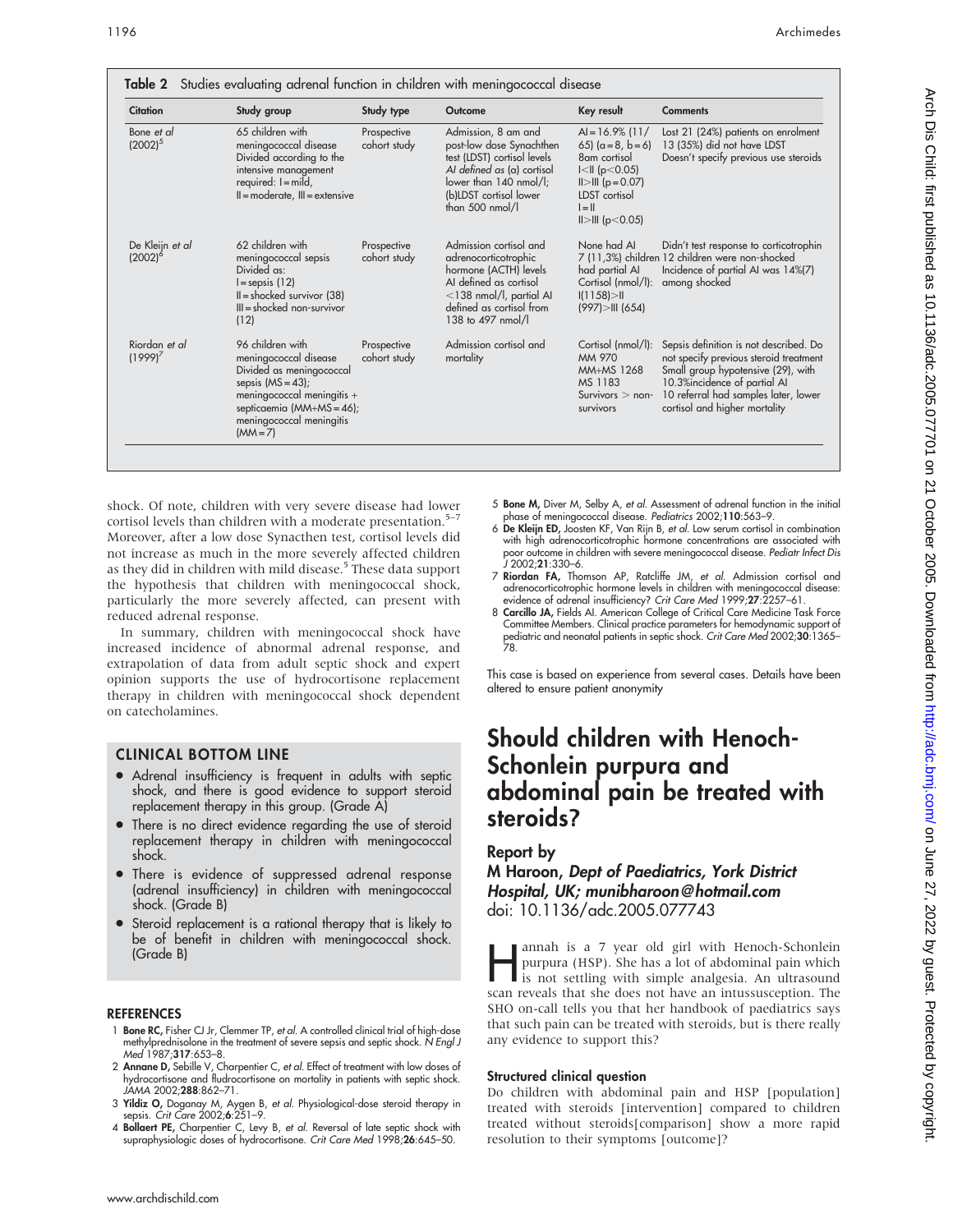#### Search strategy and outcome

Secondary sources

Best Bets: ''Henoch Schonlein purpura''; match all/any words. No relevant citations.

''Steroids abdominal pain''; match all words. No relevant citations.

Match any words; 125 hits, no relevant citations.

Cochrane: ''henoch schonlein purpura'' (MeSH); 11 hits. None relevant.

"steroids" and "abdominal pain"; 43 hits. None relevant.

#### Primary source

Medline 1966–2004:

''Henoch Schonlein Purpura'' AND ''steroids'' AND abdominal pain; 21 citations; 2 relevant.

''Henoch Schonlein Purpura'' AND ''abdominal pain''; 169 citations; no further relevant citations.

''Henoch schonlein purpura'' AND ''gastrointestinal''; 169 citations; 1 relevant.

''Henoch Schonlein Purpura'' AND (''steroids'' OR ''prednisolone'' OR ''hydrocortisone'' OR ''dexamethasone'') AND "pain"; 26 citations; 5 relevant.

See table 3.

#### **Commentary**

Henoch-Schonlein purpura is the most common vasculitic disease in childhood, most commonly affecting the skin, joints, gastrointestinal tract, and kidneys. Gastrointestinal involvement is said to occur in approximately 80% of patients, ranging from mild symptoms such as abdominal pain, nausea, and vomiting, to more severe manifestations such as gastrointestinal bleeding and intussusception. Some textbooks suggest that the abdominal pain of HSP may respond to steroids, with some suggesting that there is a benefit in their use and describing a regimen.

No randomised controlled trials have ever been carried out to assess this problem and there have been no systematic reviews to date looking at the available data. The studies that are available include retrospective studies and case series. These studies show that children with HSP who are treated with steroids experience a quicker resolution of their pain than those not treated with steroids. This is seen within 24 hours of commencing treatment in the studies by Rosenblum and Reinehr et al.

Although the groups were similar for some characteristics, randomisation and blinding was not carried out—thus there is little to ensure that patients were equal in terms of factors such as severity of illness.

While steroids have been described in these studies as having a beneficial effect on abdominal pain, they are also known to have adverse effects, some of which have been noted in these studies—for instance, the masking of associated intra-abdominal pathology such as intussusceptions and bowel perforation.

A randomised controlled trial seems the natural next step in order to answer this question. If we assume that a trial looking at the effect of steroids for severe abdominal pain will have a power of 80% at a 5% significance level and assume 15% complete resolution of pain at 24 hours in placebo treated children and 25% resolution of pain in children

| <b>Citation</b>                          | Study group                                                                                                              | Study type                              | Outcome                                                                  | Key results                                                                                                                                  | <b>Comments</b>                                                                                                                                                                                                                                                                                                                                          |
|------------------------------------------|--------------------------------------------------------------------------------------------------------------------------|-----------------------------------------|--------------------------------------------------------------------------|----------------------------------------------------------------------------------------------------------------------------------------------|----------------------------------------------------------------------------------------------------------------------------------------------------------------------------------------------------------------------------------------------------------------------------------------------------------------------------------------------------------|
| Rosenblum<br>$(1987)^2$                  | 43 patients with HSP<br>and abdominal pain<br>25 (58%) given<br>prednisone. 18 (42%)<br>not given prednisone             | Cohort?<br>3 <sub>b</sub>               | Resolution of<br>pain at:<br>24h<br>48 h<br>72 h                         | $<$ 24 h 44% v 14% p=0.02<br>$<$ 48 h 65% v 45% p = NS<br>$<$ 72 h 75% v 75% p = NS                                                          | Steroid treated v non treated Similar groups but no mention of<br>the use of analgesia in these groups.<br>No mention of length of follow-up,<br>discharge/re-admission for pain<br>Limited details of group. Age and sex<br>distribution<br>Prednisone given at 1-2 mg/kg/day.<br>Route? Daily?<br>A retrospective study. No blinding/<br>randomisation |
| Leung $(2001)^3$                         | Case reports of 2 patients<br>(both aged 5) with HSP<br>and abdominal pain<br>treated with intravenous<br>hydrocortisone | Case series<br>$\overline{\mathcal{A}}$ | Resolution of pain                                                       | Rapid and complete<br>relief of abdominal<br>pain within 10 minutes                                                                          | 2 case reports<br>Rapid relief but pain relapse at<br>later date. Little mention of<br>conventional analgesia                                                                                                                                                                                                                                            |
| Lin et al (1998) <sup>4</sup>            | 27 children $(6.7 \pm 0.5 \text{ y})$<br>with HSP and abdominal<br>pain treated with<br>corticosteroids                  | Retrospective<br>study<br>4?            | Resolution of pain                                                       | Resolution of pain in<br>$2.4 \pm 0.2$ days                                                                                                  | English abstract only. Limited data                                                                                                                                                                                                                                                                                                                      |
| Reinehr et al<br>$(2000)^5$              | 101 children (mean 6 y)<br>with HSP. 57 with severe<br>pain or bleeding treated<br>with steroids                         | Retrospective<br>study                  | Resolution of pain                                                       | Steroid treated children:<br>77%-pain resolved in<br>24 h Non-steroid treated:<br>persistent pain for<br>5 days (median),<br>range 1-28 days | No side effects observed.<br>1 patient treated with steroids<br>and 2 not treated developed<br>intussusception                                                                                                                                                                                                                                           |
| Gunasekaran<br>et al (2000) <sup>6</sup> | 4 children with confirmed<br>duodenojejunitis and<br>clinical manifestations<br>of HSP without the<br>typical rash       | Case series                             | Resolution of pain<br>Repeat endoscopic<br>examination at 8-<br>12 weeks | Marked improvement<br>in pain in 48 h<br>Normal                                                                                              | Patients followed up for 3 years                                                                                                                                                                                                                                                                                                                         |
| Van den Broek<br>et al $(1995)^7$        | 4 year old with HSP<br>treated with IV prednisone                                                                        | Case report                             | Resolution of pain<br>Surgical<br>complications                          | Improvement in two days<br>Entero-enteral fistula and<br>abscess                                                                             | Steroids started on day7 of illness<br>Surgical complications diagnosed<br>on day 25 at laparotomy after<br>steroids stopped on day 19                                                                                                                                                                                                                   |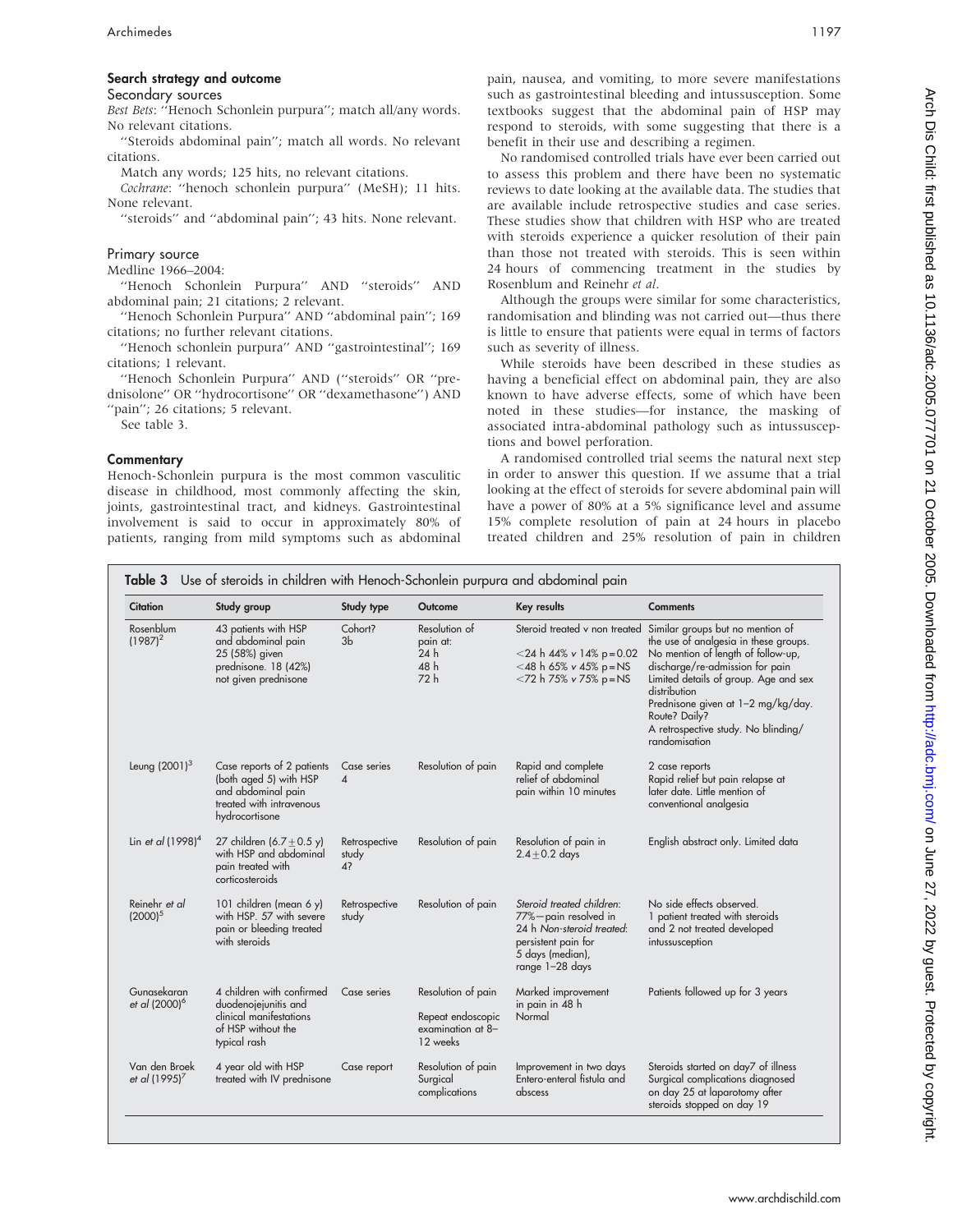treated with steroids, we would need 247 children in each group to complete this trial. Larger effects would be easier to detect, but even assuming a doubling of pain relief using steroids we would still need over 100 subjects per arm. A large district general hospital serving a population of 100 000 children would only see 18 children a year with HSP, of whom only six might have severe abdominal pain.

It is clear that this has affected why a prospective trial has not been carried out to date, as to do so would involve the detection of a small treatment effect, of an uncommon symptom (severe abdominal pain) in an uncommon condition. Ideally a large multicentre trial is needed, but an alternative approach may be a well designed large cohort study; one possibility may be to conduct it under the aegis of a body such as the British Paediatric Surveillance Unit.

#### CLINICAL BOTTOM LINE

- Case series and retrospective analyses show an improvement in pain when steroids are given to patients with HSP and abdominal pain. (Grade D)
- Further studies are needed to look at the magnitude of effects of steroids in alleviating abdominal pain in HSP and also to look at their possible adverse effects. (Grade D)
- Steroids should be used with caution to alleviate abdominal pain in HSP, particularly with regard to their effect in masking other intra-abdominal pathology. (Grade D)

#### **REFERENCES**

- 1 Tizard EJ. Henoch Schonlein purpura. Arch Dis Child 1999;80:380-3.
- 2 Rosenblum ND. Steroid effects on the course of abdominal pain in children with Henoch-Schonlein purpura. Pediatrics 1987;79:1018-21
- 3 Leung SP. Use of intravenous hydrocortisone in Henoch-Schonlein purpura. J Paediatr Child Health 2001;37:309–10.
- 4 Lin SJ, Chao HC, Huang JL. Gastrointestinal involvement as the initial manifestation in children with Henoch-Schonlein purpura—clinical analysis of 27 cases. Chung Hua Min Kuo Hsiao Erh Ko I Hsueh Hui Tsa Chih 1998;39:186–90.
- 5 Reinehr T, Burk G, Andler W. Does steroid treatment of abdominal pain prevent renal involvement in Henoch-Schonlein purpura? J Pediatr Gastroenterol Nutr 2000;31:323–4.
- 6 Gunasekaran TS, Berman J, Gonzalez M. Duodenojejunitis: is it idiopathic or is it Henoch-Schonlein purpura without the purpura? J Pediatr Gastroenterol Nutr 2000;30:22-8.
- 7 Van den Broek RW, Van Rossum VA, Van Duinen CM. A new surgical complication related to corticosteroids in a patient with Henoch-Schonlein purpura. J Pediatr Surg 1995;30:1341–3.

This case is based on experience from several cases. Details have been altered to ensure patient anonymity

## Do cuffed endotracheal tubes increase the risk of airway mucosal injury and postextubation stridor in children?

#### Report by

C S Ashtekar, A Wardhaugh, University Hospital of Wales, Cardiff, UK; archetan@doctors.org.uk doi: 10.1136/adc.2005.077651

Y ou are a paediatric registrar on the children's intensive care unit. You are about to intubate a 2 year old child with severe meningococcal septicaemia. Your recent experience in ventilating children with this condition is that they often develop acute respiratory distress syndrome, and require high pressures to maintain adequate oxygenation and ventilation. At these high pressures significant leaks occur around the endotracheal tube, impairing effective ventilation, and on occasion it is necessary to change to an endotracheal tube of greater diameter. Re-intubation under such circumstances carries a greater risk of hypoxia because of the inevitable loss of positive airway pressure during the procedure. You think it would be wise to insert a cuffed endotracheal tube, in which the cuff could be inflated if leak becomes a problem. It has been traditionally taught that only uncuffed endotracheal tubes should be used for intubation in children under the age of 8 years to decrease the risk of airway mucosal injury and postextubation stridor. You wonder if there is any evidence to the above statement.

#### Structured clinical question

In children needing intubation [patients], are cuffed endotracheal tubes [intervention] associated with increased incidence of post-extubation stridor/increased risk of airway mucosal injury [outcome]?

#### Search strategy and outcome

Strategy

Cochrane and PubMed. Cochrane—endotracheal tube.

Pubmed—cuffed endotracheal tube AND children. Limits—RCT, English and child  $\leq$ 18 years.

#### Outcome

Cochrane central register of controlled trials—1.

Pubmed—1 RCT (same study as in Cochrane register). Limits excluding RCT—15 hits, of which 3 were relevant (1 review and 2 case control studies).

See table 4.

#### **Commentary**

Traditionally it has been taught that only uncuffed endotracheal tubes (ETT) should be used for children under the age of 8 years.<sup>45</sup> Concerns regarding the use of cuffed ETTs originate from studies in adults<sup>6 7</sup> and animals<sup>8</sup> which indicate that cuffed tubes impair tracheal mucosal blood flow and are associated with higher incidence of postextubation laryngeal oedema and tracheal stenosis. The pathological process of stenosis is thought to begin with tracheal tube pressure on the laryngotracheal mucosa, especially when the tube is too large or when the cuff is too inflated, causing mechanical oedema and ischaemic necrosis, followed by organisation into fibrotic tissue. However these data described the use of high-pressure, low-volume cuffed ETTs. Studies<sup>9</sup> have documented a causal relation between the duration of intubation and the occurrence of laryngeal mucosal inflammation for cuffed and uncuffed ETTs. Subsequent studies $1-3$  using the modern high-volume, low-pressure cuffs have not shown any increase in the incidence of post-extubation stridor. In fact cuffed ETTs have been shown to decrease the number of laryngoscopies, $1$  reduce the risk of aspiration, and improve end-tidal CO<sub>2</sub> monitoring.<sup>10</sup> None of the studies were designed to compare incidence of subglottic stenosis between children intubated with cuffed or uncuffed endotracheal tubes. A cases series from France of five children with subglottic stenosis found that only one had immediate post-extubation stridor, with the others developing symptoms of dyspnoea 4–13 days after extubation.<sup>11</sup> For this reason, it cannot be assumed that the absence of immediate